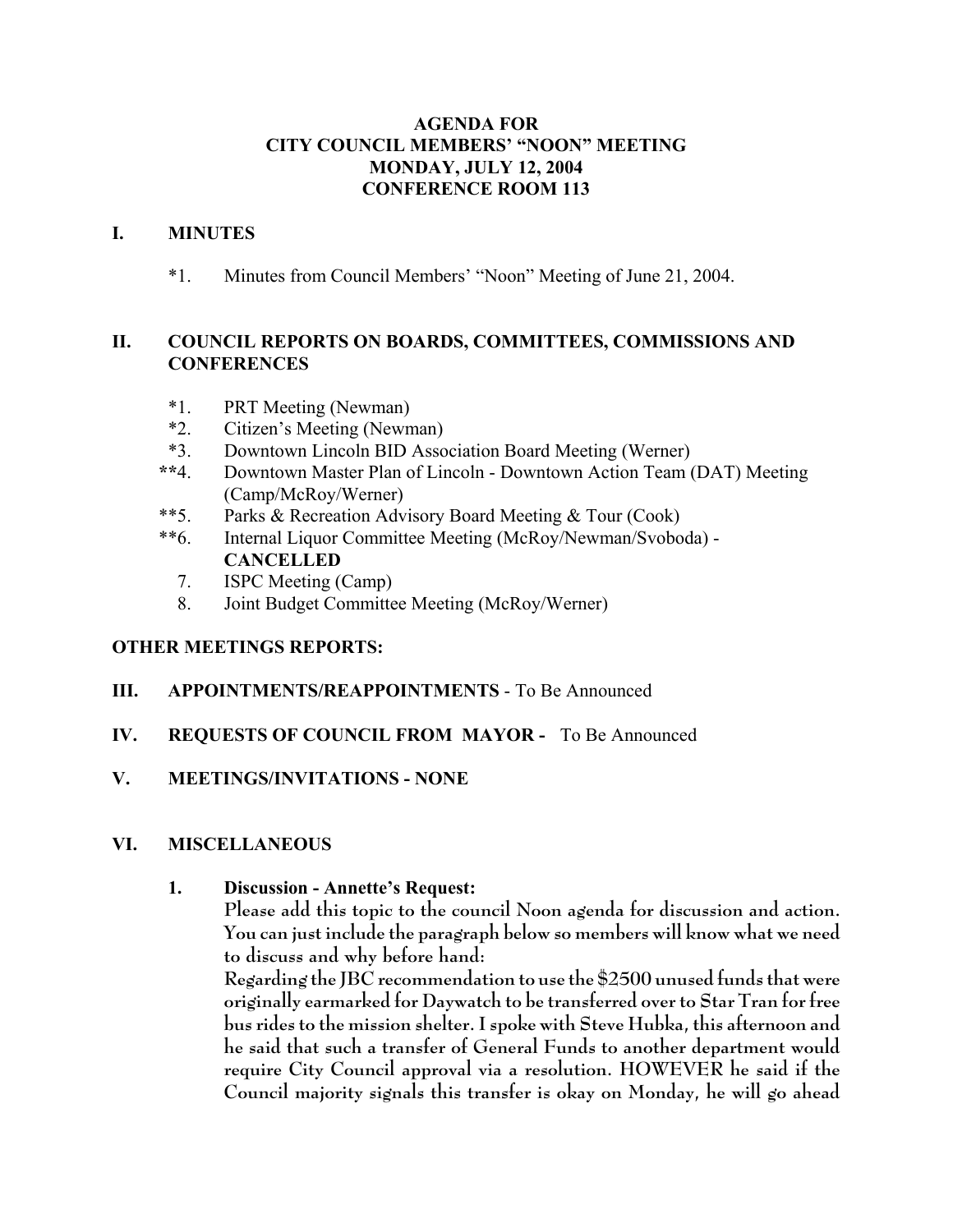**and transfer the funds and the actual transfer authorization language would be included in the final budget resolution. This way we can go ahead and signal our intent/approval of the use of funds and avoid having a delay and a separate item on our regular agenda this summer. If any one has questions prior to the Noon meeting please contact your friendly JBC representatives, Annette or Terry. Or questions can be directed to Kit as well**.

### **VII. CITY COUNCIL MEMBERS**

#### **VIII. ADJOURNMENT**

### **\*HELD OVER FROM JUNE 28, 2004 \*\*HELD OVER FROM JULY 5, 2004.**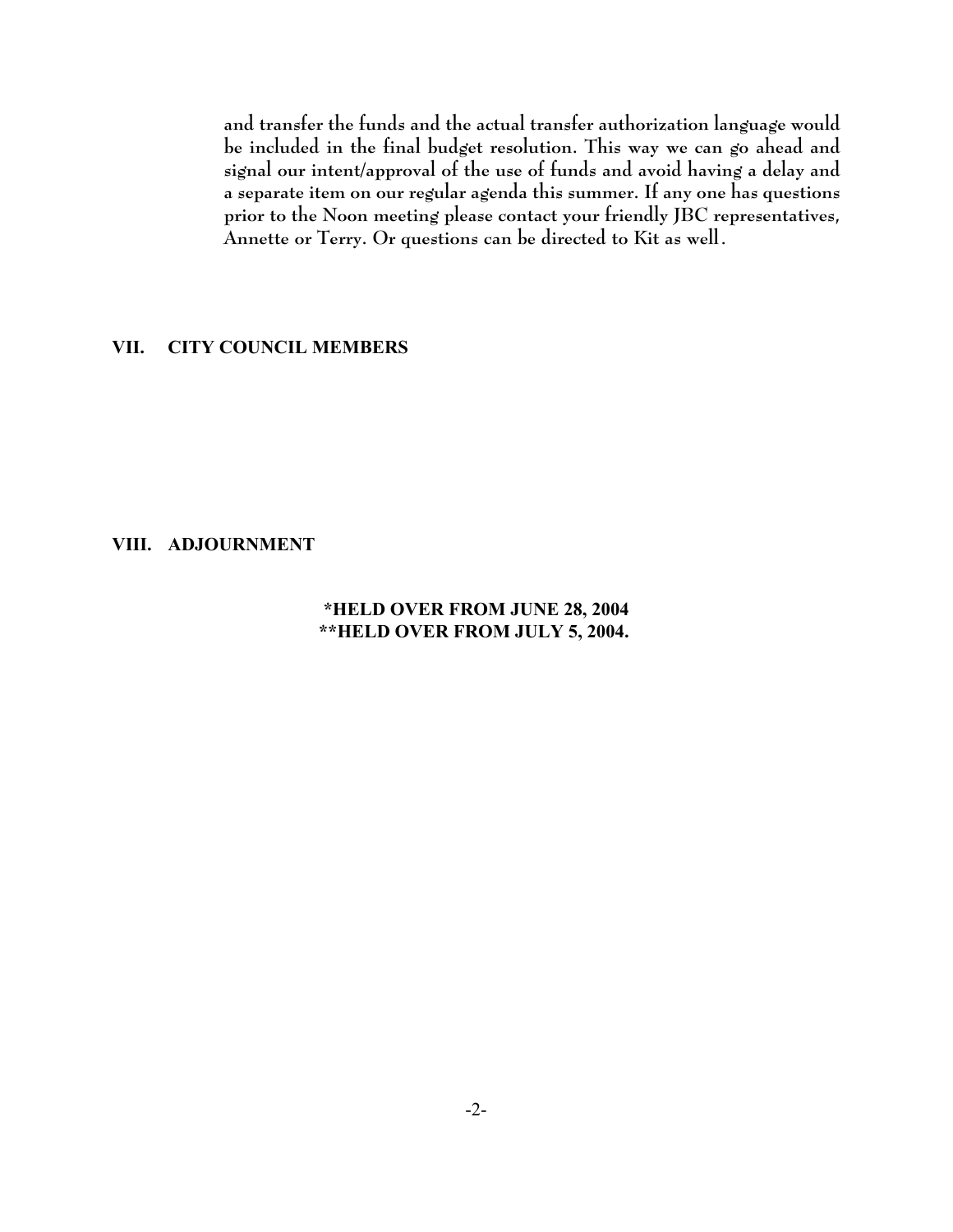## **MINUTES CITY COUNCIL MEMBERS' "NOON" MEETING MONDAY, JULY 12TH , 2004** *CONFERENCE ROOM 113*

*Council Members Present:* Terry Werner, Chair; Ken Svoboda, Vice-Chair; Jon Camp, Jonathan Cook, Glenn Friendt, Annette McRoy (arrived late), Patte Newman; ABSENT: None

*Others Present:* Mark Bowen, Ann Harrell, Corrie Kielty, Mayor's Office (all arrived late); Dana Roper, City Attorney; Joan Ray, Council Secretary (having been told that the meeting would be delayed while Members recessed between meetings, arrived late); Darrell Podany, Aide to Council Members' Camp, Friendt and Svoboda; Nate Jenkins, Lincoln *Journal Star* representative

## **I MINUTES**

.

\*1. Minutes from Council Members' "Noon" Meeting of June 21, 2004.

Prior to the arrival of the Council Secretary, Chair Werner requested a motion to approve the above-listed minutes. Mr. Werner reported at the end of the meeting, upon inquiry from Ms. Ray, that the minutes had been approved unanimously by the Council Members present. (Ms. McRoy had been absent for the vote)

# **II. COUNCIL REPORTS ON BOARDS, COMMITTEES, COMMISSIONS AND CONFERENCES -**

\*1. PRT(Newman) Report presented prior to arrival of Council Secretary.

\*2. CITIZEN'S MEETING (Newman) Ms. Newman was concluding her report as the Council Secretary arrived. She reported that Chief Spadt had been the guest speaker at the June meeting. Ms. Newman's final remarks regarding the meeting indicated that the citizens had presented Chief Spadt with a long list of needs, including two new fire stations, noting that it was a very interesting meeting

\*3. DOWNTOWN LINCOLN BID ASSOCIATION BOARD MEETING (Werner) Mr. Werner had not attended this meeting, but indicated they had been given a report by the SRT Committee which was the basic content of the agenda. There had also been a "farewell" to Jerry Barns, who has left the Cornhusker.

 **\*\***4. DOWNTOWN MASTER PLAN OF LINCOLN - DOWNTOWN ACTION TEAM (DAT) (Camp/McRoy/Werner) Mr. Werner reported that it had been a very basic, introductory meeting where members were getting to know one another and laying out the guidelines of what the committee will be doing. There was a sharing of everyone's thoughts on the issues. The consultants were not there. They've hired some consultants out of Portland (Mr. Werner believed) and everyone seems to think that this group is the "cat's meow" ... so, we'll see. Our next meeting is Thursday night.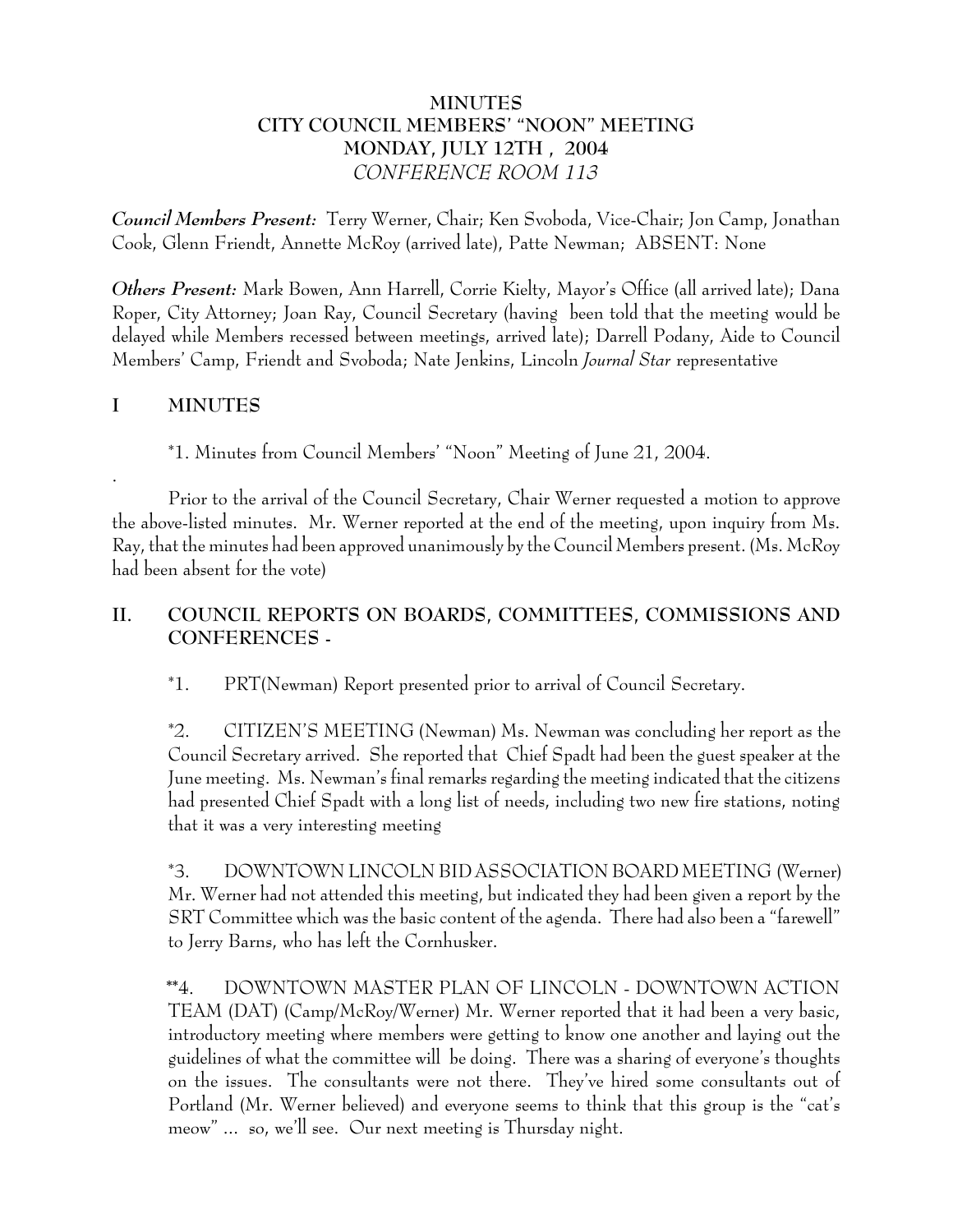Mr. Friendt asked if this was the committee that was doing the additional parking study? Mr. Werner answered that it was not, but was the Downtown Master Plan Committee. He added that there are a lot of people who are a little irritated by the fact that there was no one in ` Parking ' or who had parking expertise, who was a part of this Plan. So, the parking study is a completely separate study - to go along with all the other parking studies. Mr. Friendt noted that it appears that we order another parking study every time we receive the results of an earlier study that are not what we wanted to hear.

Ms. Harrell commented that the issue is complicated because of all of the subelements of the parking problems. The issue goes beyond the space and facilities available and includes the management and administration of the overall parking operation for the downtown area. The duties and responsibilities for this administration are currently divided, in a somewhat "hodgepodge", compartmentalized manner among several agencies. These include PW (facilities maintenance and operation), Finance (monetary operations including tickets and fines), LPD (enforcement) and, UD (which attempts to use parking as an economic development tool). This study is to look at bringing all of those disparate elements together and make them function in the best possible manner [for the benefit of the City].

 \*\*5. PARKS & RECREATION ADVISORY BOARD MEETING & TOUR (Cook) - Mr. Cook reported that the Tour was apparently cancelled because of rain.

## \*\*6. INTERNAL LIQUOR COMMITTEE (McRoy/Newman/Svoboda) - **CANCELLED**

7. ISPC (Camp) - No report.

 8. JOINT BUDGET COMMITTEE (McRoy/Werner) Ms. McRoy reported that the Council had probably covered this issue earlier this morning [at the Pre-Council with Ms. Boesch]. But the Council needs to signal their intent to the budget office in order to transfer the funds that we had originally approved last year for DayWatch over to the StarTran Budget Once we do this, the final, legal paperwork would be done within the 2004-05 Budget Resolution.

Mr. Werner commented that the JBC had recommended that this transfer be made [in order to assist those in need of transportation to the City Mission after the closing of DayWatch]. Ms. McRoy stated, in response to Mr. Friendt's inquiry as to the possibility of addressing this under the Council's Budget recommendations, that this motion of `Council Intent' needed to be done prior to the budget process in order to get the funds transferred immediately - as the need is immediate.

Mr. Roper stated that he would only need an indication that there were four Council Members who would agree that this would be the Council's intent. The formal action would be taken at the approval of the Budget Resolution. Council indicated that there would be at least four who would agree to this recommendation.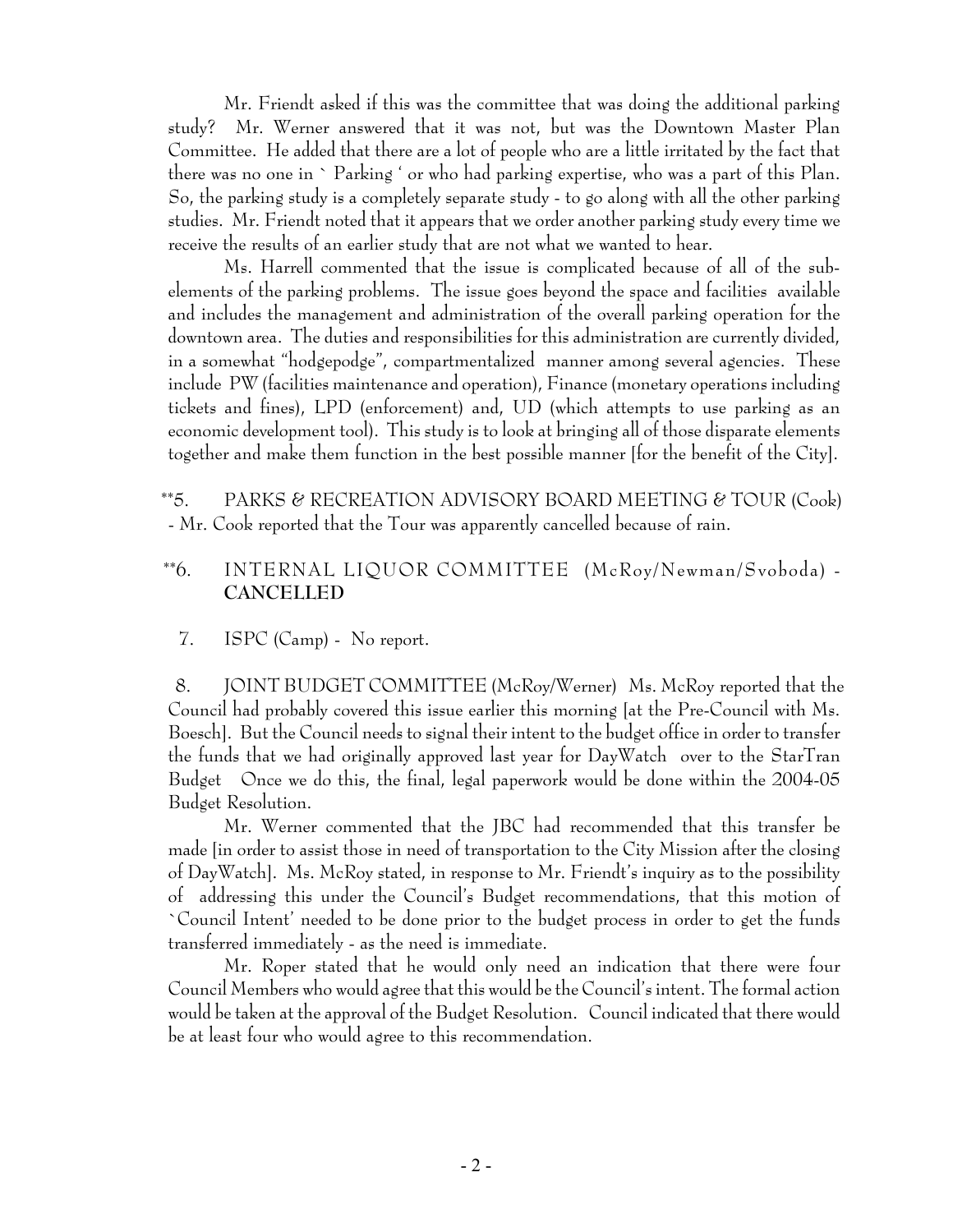OTHER MEETINGS - Ms. Newman reported that the Community Services Initiative group met and they think they may be able to get an unduplicated count of the homeless population in Lincoln. So, we're looking forward to that. Ms. Newman asked Ms. Kielty if the Council needed an update on the Salvation Army, noting that this was exciting news. Ms. Kielty had talked to the CSI group about the potential for some money coming in for a community center.

Ms. Kielty went on to explain that the Salvation Army can apply for lots of money to get a community center. She noted that they also need to raise some matching funds as well; but they are, right now, in the process of looking at an area near Peter Pan Park. Their vision and their hope would be to build something larger than would fit into the area of Trago Park that we were looking at for a central Lincoln Community Center.

They actually have three Tiers in their plan. What they've done, with the help of community members, has been to prioritize their needs. In Tier One, we basically have what we Need in order to have the programming; Tier Two are the options we'd Like to have; and Tier Three would be our Dream List, which includes an in-door ice hockey rink and an Olympic size pool. It would be, for size-comparable sake, the size of Peter Pan Park....including parking. So, what they're doing is looking in that area of town - for a number of reasons. They're meeting with several commercial landowners in that area of town right now.

They have met with neighborhood leaders from the Malone area over to the East Campus. These neighborhoods were very favorable to the idea of building over there. They liked the concept a great deal.

Mr. Werner suggested that the plan go to the Parks & Rec Advisory Board if they intend to use park land for the project. Ms. Harrell noted that there would be a lot of processes that would be required if that determination were to be made. .

Ms. Newman asked Mr. Werner if he would like to update everyone on the Multi-modal issue. Mr. Werner commented that we did report on this last time. He noted that the final report is not completed yet. He expected it to be out in four to six weeks. He reported that he and Patte, David Cary and Kent Morgan (who were involved with the study) had met with Marvin Krout, Allan Abbott and the Mayor. We made a presentation and looked for direction as to where the project would be going. One of the primary recommendations that came out of the study is that there be a person...an advocate...who will be out there going to bat for this concept and these ideas. It shouldn't be lost in Public Works or the Planning Department. Mr. Werner stated that the Planning Department and the Mayor have agreed to a half-time position. Mr. Werner assumed that it would be filled by David Cary.

Ms. Newman commented that the recommendations would be coming forward after Council is done with the budget, but there will be some changes and some ideas out there.

**III. APPOINTMENTS/REAPPOINTMENTS -** Ms. Kielty reported that she would have a list for Council next week. She added that she had not been able to reach many of the people whose appointments are coming up. She stated that it looks as though there will be an opening on the Cable Advisory Board and definitely one for the Aging Advisory Council.

She reported that they did have the person who has been the labor representative on the Personnel Board going off. Council Members will see in their packets this week that the Mayor has brought forward Patrick Borer to replace Scott Frogge. There was also a resignation from this Board as Kathy Tabor, who is moving to Des Moines and will also be leaving. So, the Mayor is forwarding Holly Burns name to replace Ms. Tabor on the Personnel Board.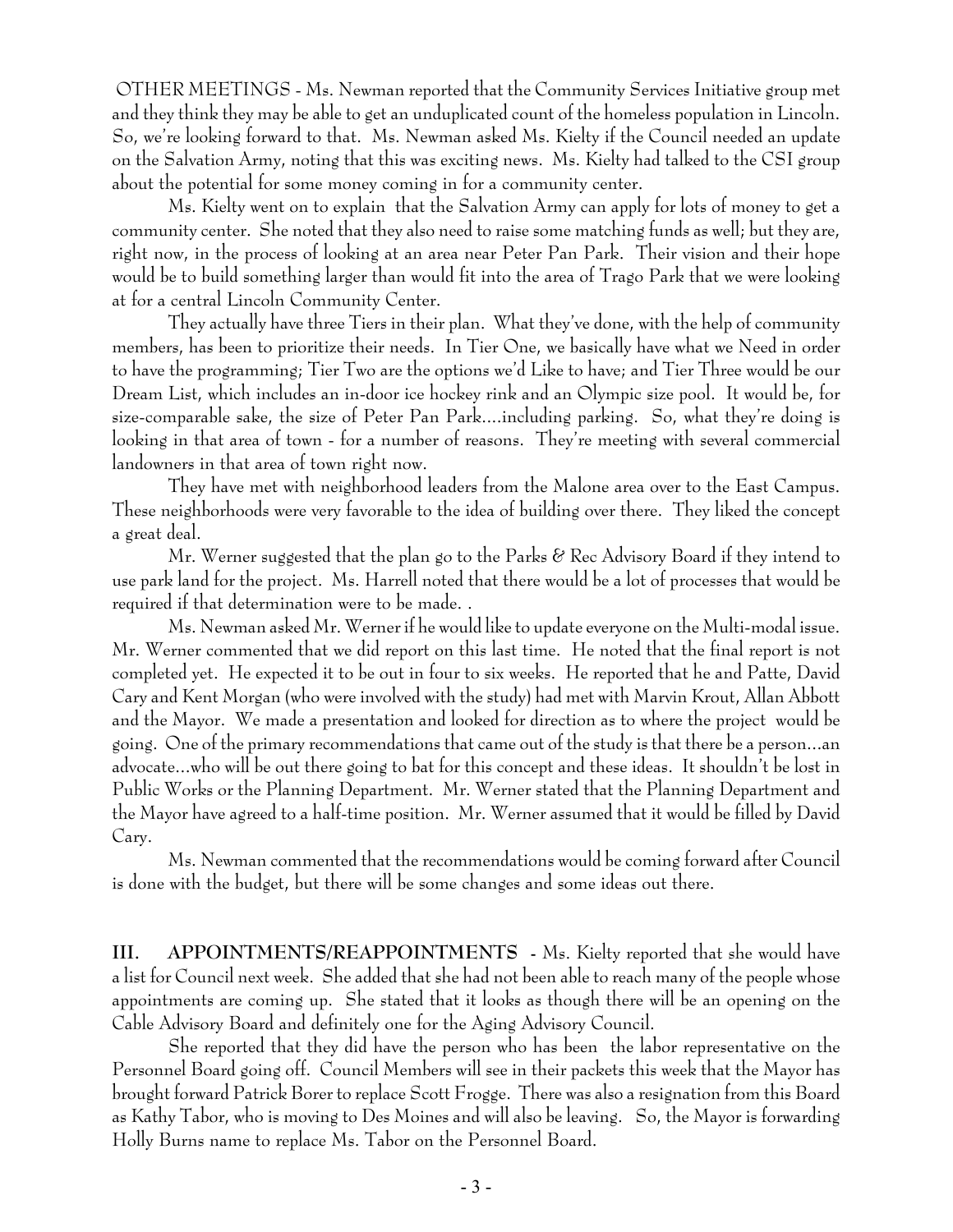**IV. REQUESTS OF COUNCIL FROM MAYOR** - Mr. Bowen commented that he had a few things to bring forward for consideration. He noted that there would be first reading [introduction] on the Bond Resolution in the Council Packets today. The public hearing and action will be on Monday, the 19<sup>th</sup>. He explained to Council that this was just an FYI for them.

Regarding the Budget, Mr. Bowen noted that the earlier Council Members can think of their amendments, the better. If you need Steve to do any calculations - we'd appreciate it if you got them to him earlier than later. As for the Budget Schedule - we'll be doing the same format as last year. We'll have the same space for changes - on the backside, under Council's picture. Mr. Bowen stated that Diane will be down in a little while to take the Council's picture for this year's publication.

Mr. Bowen went on to explain the schedule we'll be following - Council will make amendments and vote on the  $19<sup>th</sup>$ . On the  $20<sup>th</sup>$  we have copy due to the printer...so, your changes will be included in this as they were last year. On the  $31<sup>st</sup>$  of July, we'll distribute it as part of the "Neighborhood Extra" [a section of the *Journal Star*]. On August 3<sup>rd</sup>, the legal tab will be printed in the regular edition of the *Journal Star.* It will ... consist of a formal legal notice. That is the schedule. The cost of printing is about the same. Last year it was about \$6800 - this year it will be close to \$7,000, because the cost of printing has gone up.

The other thing Mr. Bowen wanted to discuss with Council was the Home Builders appeal filed on the lawsuit on the impact fees. Mr. Roper indicated that the story, as printed in the newspaper, had been pretty self-explanatory. Mr. Bowen noted that the City would take a "wait and see" stance on this issue.

Mr. Cook requested an expected time-line on the process. Mr. Roper chuckled enigmatically, but indicated that it would depend on whether or not the Supreme Court "pulls it up". He noted that was a possibility. But, he felt the process time-line could be two years in a long scenario; or a year in a short scenario and indicated that this is a ball-park estimate.

Mr. Bowen had one other issue to discuss. He noted that the Mayor would be out of town on Wednesday and requested one of the Council Members to stand in for a proclamation delivery on that date for the "Journey of Hope" at 3:00 p.m. at the State Capitol. It's a national bike event. Mr. Svoboda (in Mr. Werner's absence) volunteered, as Vice-Chair of the Council, to represent the City at this event.

**V. MEETINGS/INVITATIONS** - Noted Without Significant Comment - other than the fact that Council had not received any invitations for several weeks.

## **VI. MISCELLANEOUS -**

#### **1. Discussion - Annette's Request:**

Please add this topic to the council Noon agenda for discussion and action. You can just include the paragraph below so members will know what we need to discuss and why before hand:

Regarding the JBC recommendation to use the \$2500 unused funds that were originally earmarked for DayWatch to be transferred over to StarTran for free bus rides to the mission shelter. I spoke with Steve Hubka, this afternoon and he said that such a transfer of General Funds to another department would require City Council approval via a resolution. HOWEVER he said if the Council majority signals this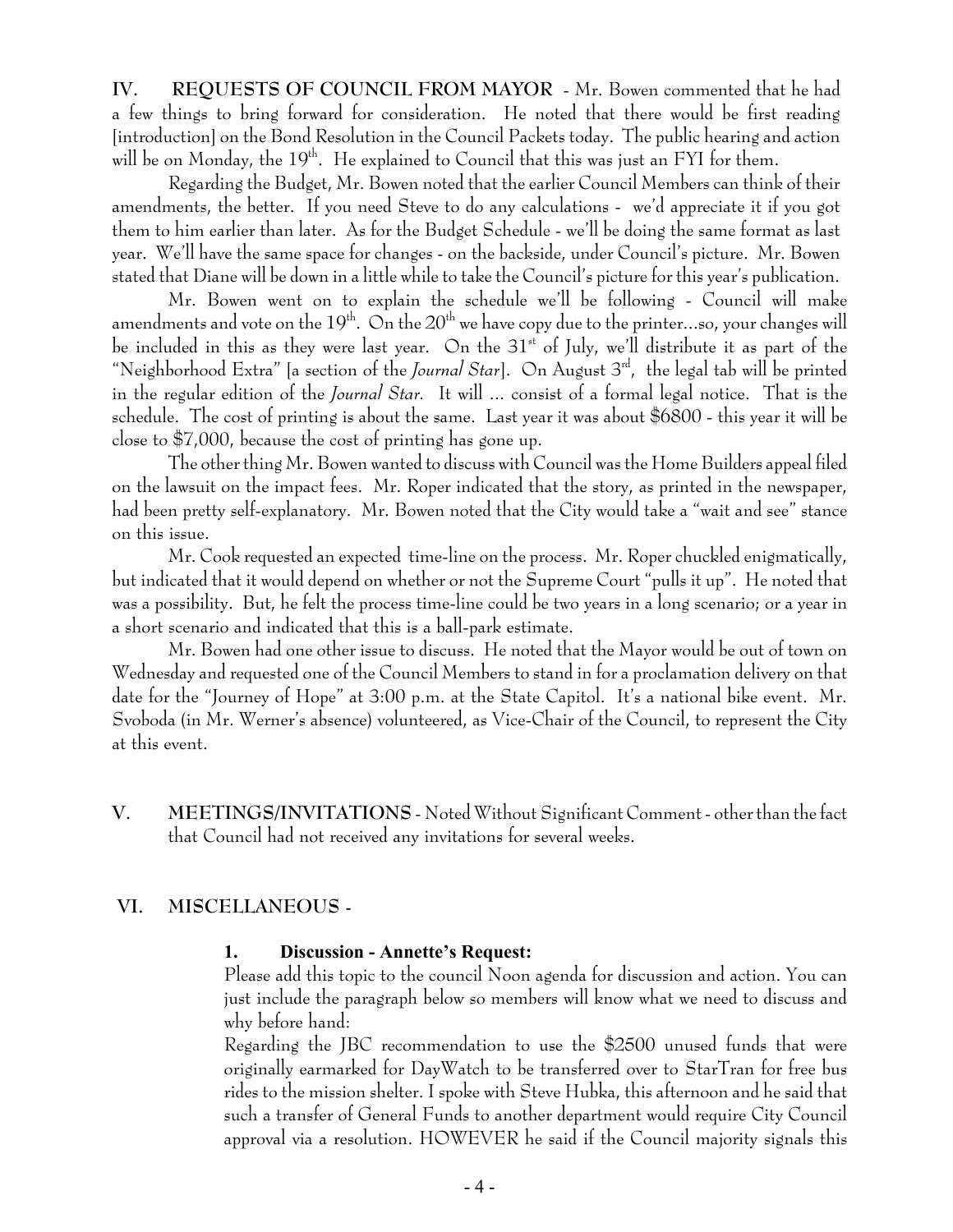transfer is okay on Monday, he will go ahead and transfer the funds and the actual transfer authorization language would be included in the final budget resolution. This way we can go ahead and signal our intent/approval of the use of funds and avoid having a delay and a separate item on our regular agenda this summer. If any one has questions prior to the Noon meeting please contact your friendly JBC representatives, Annette or Terry. Or questions can be directed to Kit as well. - **This issue was discussed under the JBC report above.**

#### **ADDENDUM:**

1. Requested Ordinance Change - Patte Newman (Changing LMC 5.14 RE:

 Bowling Centers) Mr. Newman requested help from City Attorney, Dana Roper, on explaining this issue. She noted that a bowling alley called and wanted to have "teen nights". It's not as easy as it could be, so this legislation is to help that facility to get a special permit for "teen nights". The legislation was worded in such as way as to prevent problems down the road. If there are problems at this location, the special permit can be revoked.

The other request was for changes in the language - specifically (in the industry) the term "bowling alley" is outdated. It connotes a dark, horrible thing. The person requesting this legislation asked that the language be changed to indicate "bowling centers" rather than "bowling alleys" in the Lincoln Municipal Code.

Ms. Newman explained that she had wanted to present this request to the Council before having it put on the Agenda for  $1<sup>st</sup>$  Reading so everyone can review it and make sure no "red flags" go up in anyone's mind before we bring this forward.

Mr. Werner asked if this was about allowing teens to smoke? Mr. Roper stated that the City has an ordinance that says that if a person is not 16 years of age, that person cannot be in a place where liquor is served after 9:00 p.m. That is the problem with the bowling alleys. So, they are seeking to have a "teen night" where liquor would not be served so that [young people] would be able to come in.

We also have new terms requested, because "bowling alleys" is out-dated. They are public bowling centers - and they do not have `alleys' they have `lanes'. So, we're also correcting these out-dated terms.

Mr. Friendt indicated that he would be more disposed to support this if it were being brought forward by a group of bowling centers rather than just trying to accommodate an individual. Ms. Newman commented that she could ask the petitioner if he will bring the industry into the picture. Mr. Friendt thought that he would like to have other centers look at this for a consensus.

Ms. McRoy commented that when the bowling centers hold a state tournament here in Lincoln, these facilities bring in quite a bit of money. So, it would be good economically for the community to up-date the Code.

Ms. Newman commented that she doesn't know how they've gotten around it, but the centers have held all-night graduation parties that the City's high schools organize. A lot of these functions do take place at bowling centers. This is something that timely and needs to be addressed.